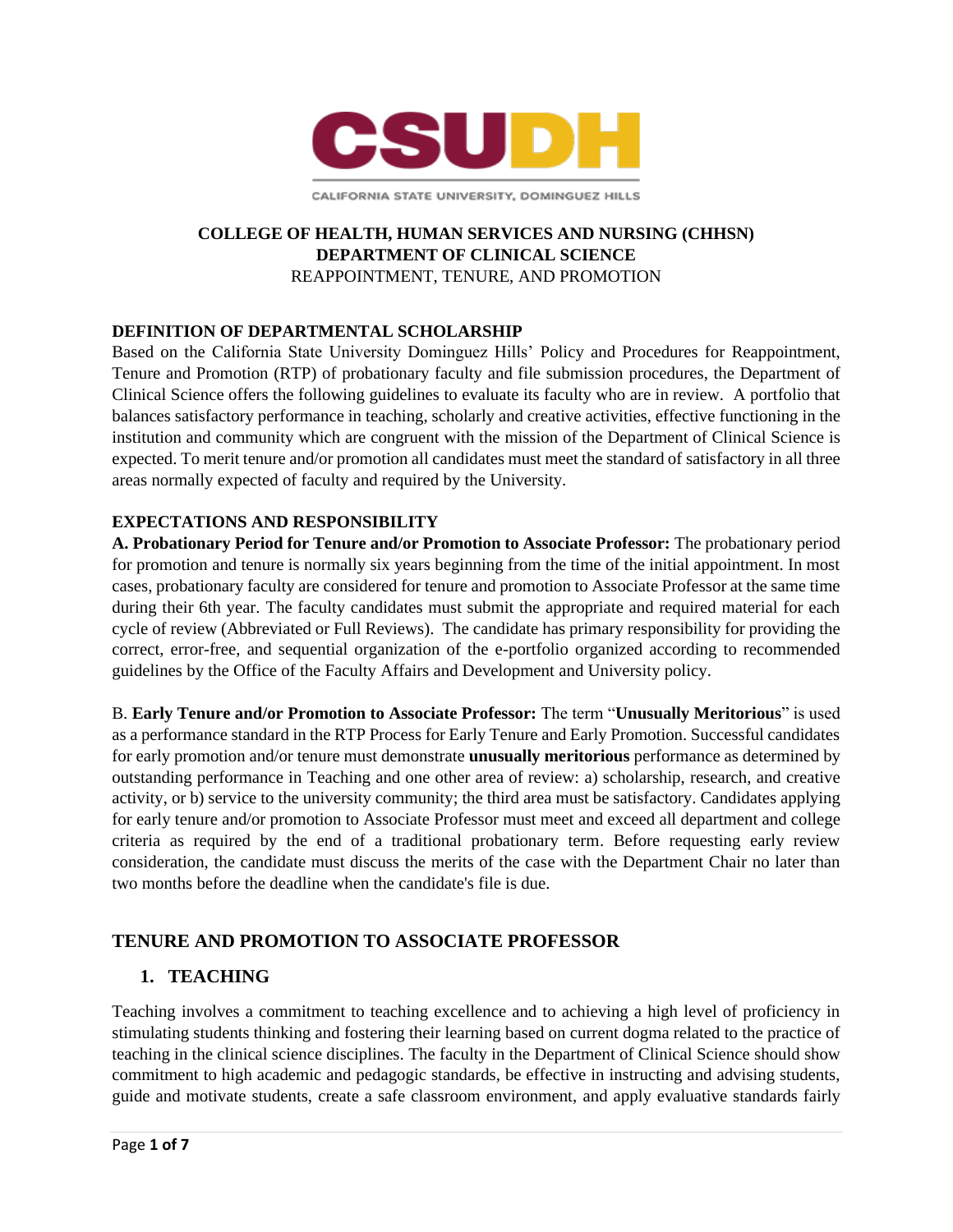and appropriately with respect to all students. It also involves assessing and reflecting on one's own teaching practice as well as on student learning outcomes that stem from the teacher-student encounter. In addition, the ability to work productively with one's colleagues is seen as one of the most important attributes of a Clinical Science Department faculty member. Faculty members are expected to promote a culture of civility in the workplace where staff, students, faculty, and administrators are treated respectfully, collegially, and courteously in an environment that is conducive to learning and growth.

 Faculty in the **First Year of their Probationary Appointment** will be reviewed and evaluated based on submission of the **Professional Plan in their first Abbreviated Review**. A plan rated as "**Satisfactory**" must include the faculty's statement of formal educational philosophy, short-term and long-term goals and objectives, and a brief commentary on how the goals will be incorporated in the faculty member's teaching assignments and assessment of student learning. The Professional Plan should serve as a foundation for the faculty member to review and reevaluate their teaching as they progress through the RTP evaluation cycles. Subsequent Abbreviated Reviews shall include a Brief Written Report of their progress in all three areas of evaluation and an updated Professional Plan.

 to provide evidence of the following criteria (1-10). Faculty undergoing Full Reviews are expected to demonstrate "**Satisfactory**" Teaching performance and

 1. Demonstrated ability to teach effectively at both entry and advanced level courses in the major as reflected in teaching material and assessment of student learning outcomes. Evidence of teaching effectiveness, including statement of philosophy, high impact teaching techniques, sample 2. Peer class observations by fellow faculty members are vital for assessing the true dynamics and quality of the candidate's pedagogy. The faculty member performing the observation will observe at least one class session and should be given access to the course syllabus and other relevant materials prior to the observation. The RTP Committee is responsible for scheduling and conducting peer reviews at least once per year for all candidates in subsequent Probationary Years. assignment, innovative teaching skills etc., can be used to demonstrate teaching effectiveness.

 3. Perceived Teaching Effectiveness (PTE) responses including student comments. Results should be analyzed, and comments should be addressed.

- a. Supportive data
- 4. List of courses taught.
	- representative teaching material, and direct and/or indirect tools used to measure student a. Course Profiles: Syllabi that are consistent with university established guidelines, learning outcomes.
	- b. Compliance with university policies for meeting required office hours for student advising and final course grade submission.

 5. Candidates must include commentary and examples to support how advising responsibilities are examples: a) Advising of undergraduate and graduate students – evidence of knowledge of programs and procedures appropriate to assisting students in progress towards graduation; b) Mentoring of undergraduate and/or graduate students that may result in special projects, theses, posters, presentations, or scholarly manuscripts or community service. undertaken equitably and effectively to serve diverse student needs. The following are some

 6. Incorporation of technological based applications to enrich teaching of disciplinary content in lecture and labs. Technology can be but not limited to "hands on" equipment, simulations, recorded lectures, and or web-based applications.

7. Contribution made to undergraduate BS and PB certificate curriculum development as needed.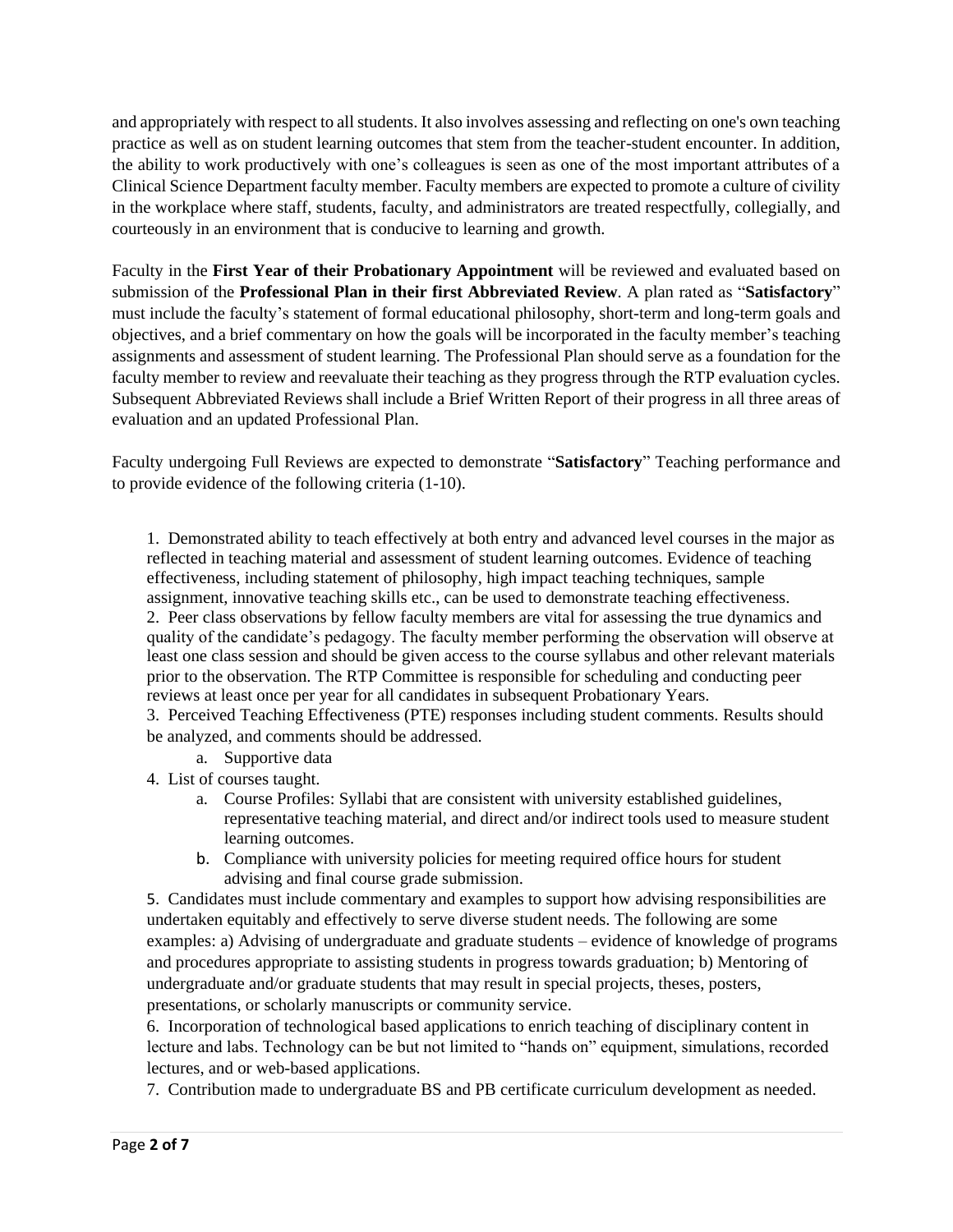8. Contribution made to maintaining standards for continuing external program accreditation by the National Accrediting Agency for clinical Laboratory Sciences (NAACLS) in the areas of assigned disciplinary teaching.

 9. Contribution documented of how independent activities and/or continuing professional practice enhance teaching. Attending teaching workshops and training programs as the candidates' continuing efforts to enhance and update the teaching quality.

 10. Additional items may be identified and considered as teaching activities. Such activities must have the prior approval of both the faculty member and the department.

#### 2. **RESEARCH and SCHOLARSHIP**

 include original disciplinary research, scientific reviews, clinical case studies, laboratory testing manuals, Clinical Science is an applied clinical discipline in which the faculty's research and scholarly work may microscopic photography imaging/atlas, and data collection surveys on regulatory and practice-based issues.

 Faculty in the **First Probationary Appointment** will be reviewed and evaluated based on submission of the **Professional Plan**. A plan rated as "**Satisfactory**" must include the faculty's outline and brief discussion of an agenda for expected productivity of scholarly work and creative activities. Subsequent Abbreviated Reviews shall include a Brief Written Report of their research and scholarship progress and an updated Professional Plan.

 performance in the items recommended by the department, with expectation of meeting items 1 and 2 as well as at least five other items from the following list for a successful tenure and promotion. Faculty in **subsequent** Probationary Year full reviews are expected to demonstrate "**Satisfactory**"

 monographs, or reports. It is expected to have one publication that is either published or is under review by the second-year evaluation. An average number of **3 peer reviewed publications** are expected for a successful tenure and promotion to the rank of Associate Professor; however, the **be accepted.** Copies of published research, scholarly publications, programs of exhibition and presentations should be included. 1. Submission of **peer-reviewed** publication in disciplinary related referred journals, periodicals, quality of each publication will be carefully considered. **Publication in predatory journals will not** 

 2. Presentation of scholarly work or creative activity at **peer-reviewed** professional meetings, conferences, seminars, or webinars as an individual podium or poster presenter or invited panelist. An average number of **four presentations** at regional, national, and/or international platforms are expected for a successful tenure and promotion to the rank of Associate Professor.

 3. Writing, submission, and funding of grants to support, but not limited to, faculty research, acquisition of laboratory equipment, and student-centered activities. Non- funded attempts will be given careful consideration.

4. Lead curriculum innovation, development, and/or accreditation.

 5. Production and publication of textbook, or textbook chapters, instructional software, continuous education, or related educational materials.

6. Editor or associate editor of a peer reviewed journal related to clinical science.

 7. Attending professional meetings and conferences sponsored by the top tier international, national and/or State societies and associations.

 8. Recipient of awards in recognition of scholarly work and/or creative activity relative to the body of knowledge and research in clinical science.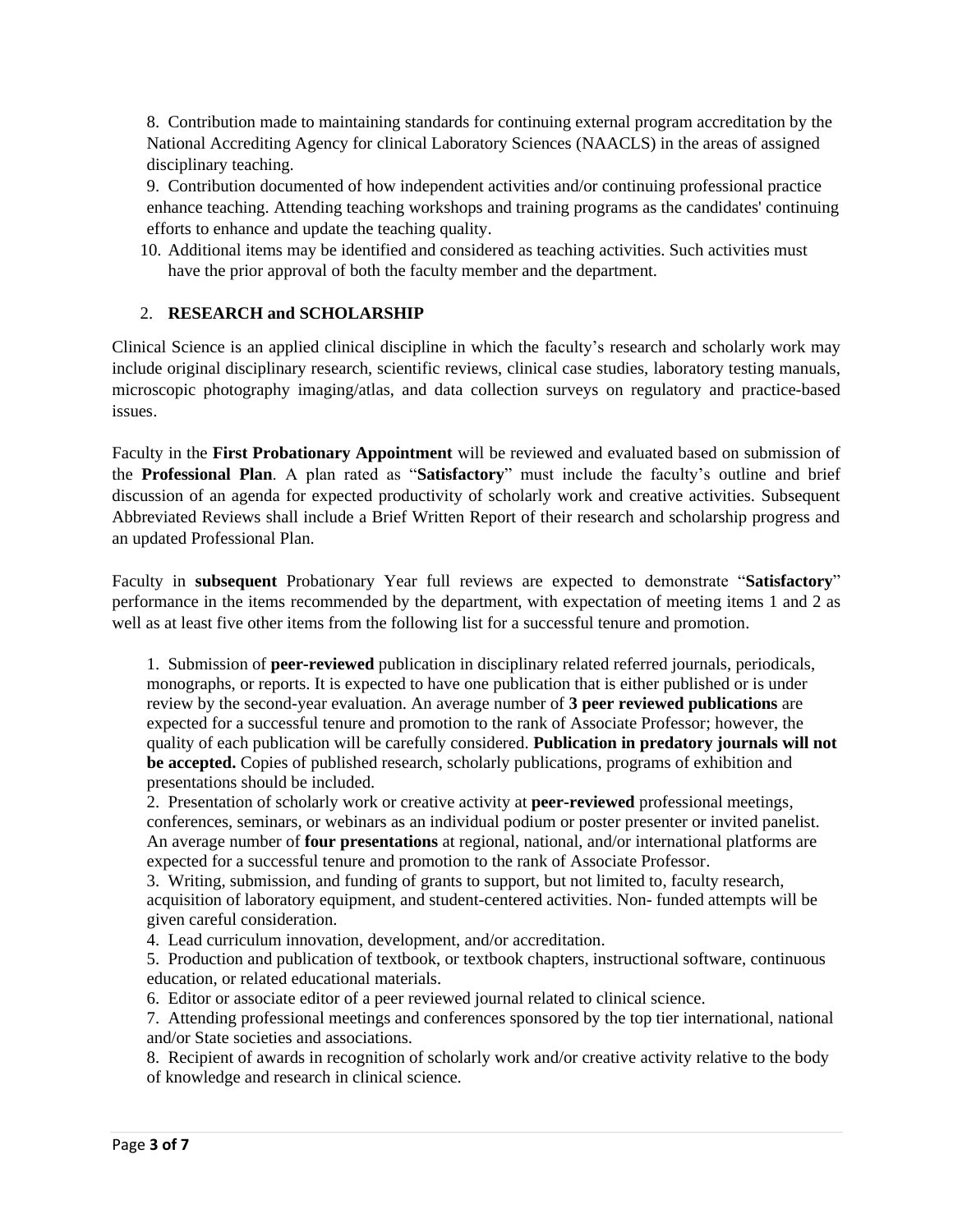9. Obtain training in such areas, for example computer technology, administration, accreditation compliance, or human relations.

 10. Obtain attitudinal knowledge and experience through additional coursework, workshops, advance degrees, and specialized training.

## **3. SERVICE AND COMMUNITY ENGAGEMENT**

 It is expected that faculty provide service that contributes to effective functioning in the University, College, and the Clinical Science Department. As an accredited medical/clinical science program by the National Accrediting Agency for Clinical Laboratory Sciences (NACCLS) and approval by CA Department of Public Health to coordinate clinical practice internships at hospital and diagnostic labs, faculty are expected to engage in activities aligned with **accreditation** and **State approval**.

 Faculty in the **First Probationary Appointment** will be reviewed and evaluated based on submission of the **Professional Plan**. A plan rated as "**Satisfactory**" must include the faculty's outline and brief discussion of developing their agenda in this area. Subsequent Abbreviated Reviews shall include a Brief Written Report of their progress in this area and an updated Professional Plan.

 performance in the items recommended by the Department, with expectation of meeting item 1 and at least Faculty in subsequent Probationary Year full reviews are expected to demonstrate "**Satisfactory**" four other items from the following list.

 1. Actively participate in CSUDH committees at a variety of levels: university, college, division, and department, including search committees. An average of service in two committees per year is an acceptable standard; however, meticulous attention will be given to the nature and extend of service.

 2. Participate in tasks associated with accreditation: writing self-study documents/reports for the Clinical Science Program, volunteering with NAACLS, and to serve as a reviewer for other programs.

 3. Serve in student advisement activities at department level and university sponsored advising for new, transfer, and post baccalaureate students (e.g., New Student Orientation).

 as the Alpha Eta Honor Society and graduation. 4. Serve as adviser for Clinical Science Club, participate and support student centered activities such

 5. Actively participate in professional and community service by seeking positions of leadership, manuscript reviewer, speaking engagements, organizing, and chairing conferences, meetings, and special events at local, state, or national level.

6. Recipient of awards in recognition of significant professional and community service.

 7. Participate in affiliate sponsored activities that enhance the affiliation and/or contribute to program recognition, development, and growth.

8. Serve as a consultant in a professional capacity.

## **PROMOTION TO FULL PROFESSOR**

 Consideration for promotion to Full Professor differs from consideration for promotion to Associate Professor. Promotion to Full Professor is a reward to an individual for bringing their career to prominence. For the faculty in the Department of Clinical Science, promotion to Full Professor requires demonstrated assuming leadership responsibilities typical of senior faculty and documented activity in the individual's field of research. The promotion to Full Professor must include consideration of the individual's personal excellence in teaching and service to the department, campus, university, and the community, including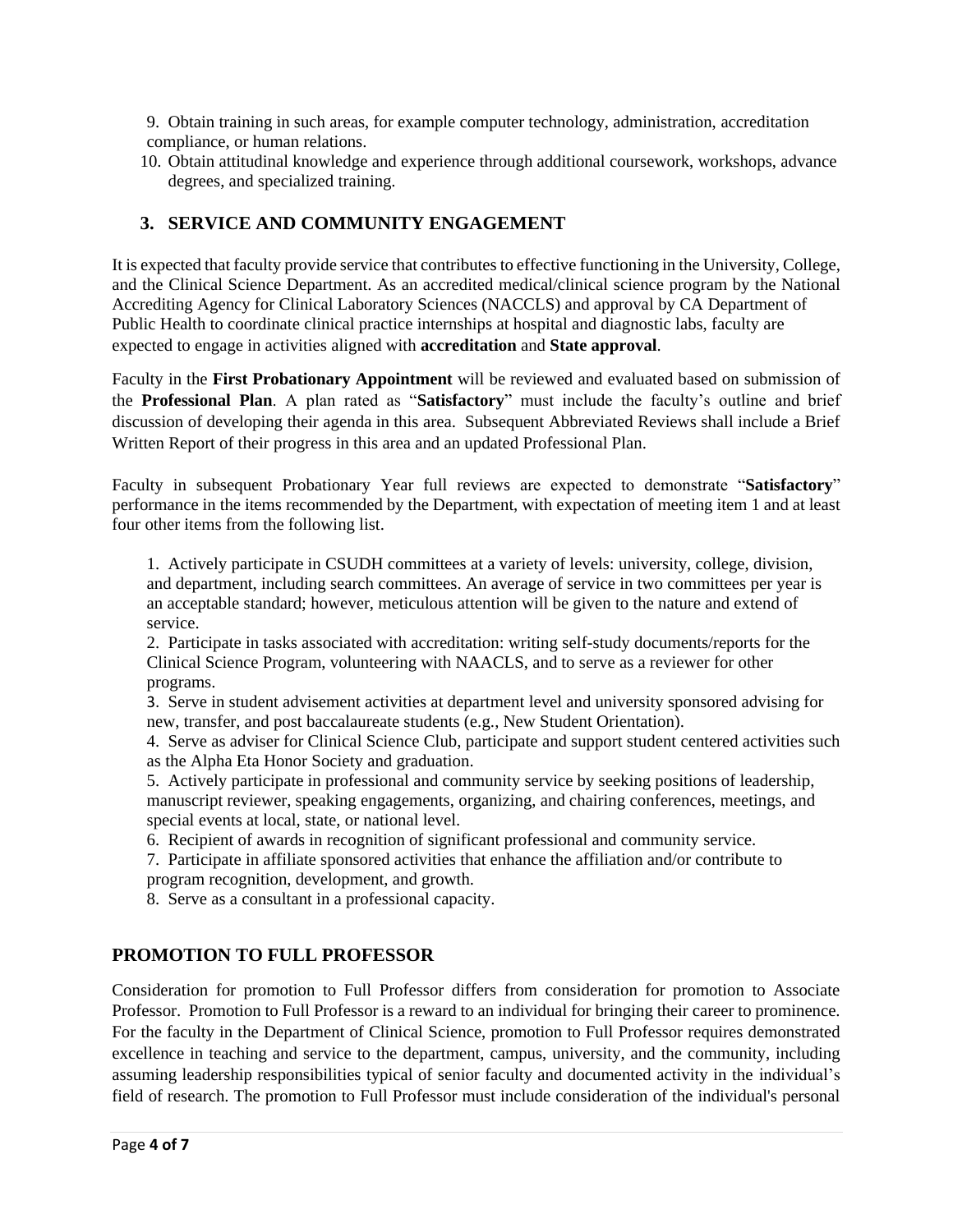to all aspects of teaching, research, publication, and the academic profession are expected of all who seek promotion to Full Professor in the Department. integrity and professional behavior as recognized by the University community. A sound ethical approach

 A candidate for promotion to Full Professor must meet the criteria for a "**Satisfactory**" rating in the Teaching, Research and Scholarship, and Service to the University. The University Citizenship assessment must exceed minimal departmental obligations. Table 1-3 provide quantitative and qualitative information about expectations for different levels of performance in each category for promotion to Full Professor.

## **1. TEACHING**

 Criteria for evaluation of teaching are listed in Table 1. Course revision is defined as making a substantial modification in a course such as developing new laboratories, addition of distance learning options, formally proposing to change course content/format, etc.

 Other information such as written comments from students, colleagues within and beyond the Department, or University administrators shall be considered when available. Peer reviews and student evaluation results (including all student comments) must be a part of the submitted record of candidates for promotion. Copies of representative syllabi, examinations, and other relevant material should be available for review. should be included in materials provided by the candidates for evaluation. Documentation related to undergraduate and postbaccalaureate students training, and accomplishments

| <b>Teaching</b><br><b>Assessment</b> | <b>Definition</b>                                                          | <b>Accomplishments Corresponding to</b><br>the Assessment Score                                                                                                                                                               |
|--------------------------------------|----------------------------------------------------------------------------|-------------------------------------------------------------------------------------------------------------------------------------------------------------------------------------------------------------------------------|
| Satisfactory                         | Innovative teacher; provides<br>leadership in instructional<br>development | Develop/revise courses, develop<br>research projects for students<br>(undergraduate and/or graduate),<br>excellent student and peer perceptions,<br>instructional creativity, actively<br>participate in curricular revisions |

 **Table 1. Assessment of Teaching for promotion to Full Professor.** 

# **2. RESEARCH and SCHOLARSHIP**

 Quantification of scholarly success must be tempered by quality of the work. In addition, the nature of scholarship varies among fields and, as such, the faculty member's record should be appropriate for the particular disciplinary field and mission. Quality of the work, impact on the field and the role of the faculty member are central components of the assessment of performance in this field. At least **three peer- reviewed publications** are expected for promotion to full Professor if they are of clear quality and the faculty member played a central role in their completion This may be insufficient if they do not meet the standards for a particular field or were published in predatory journals. In the case of publications, in particular, only peer-reviewed manuscripts are considered. Indicators on which the assessment of the quality of scholarly activity are based are provided in Tables 2.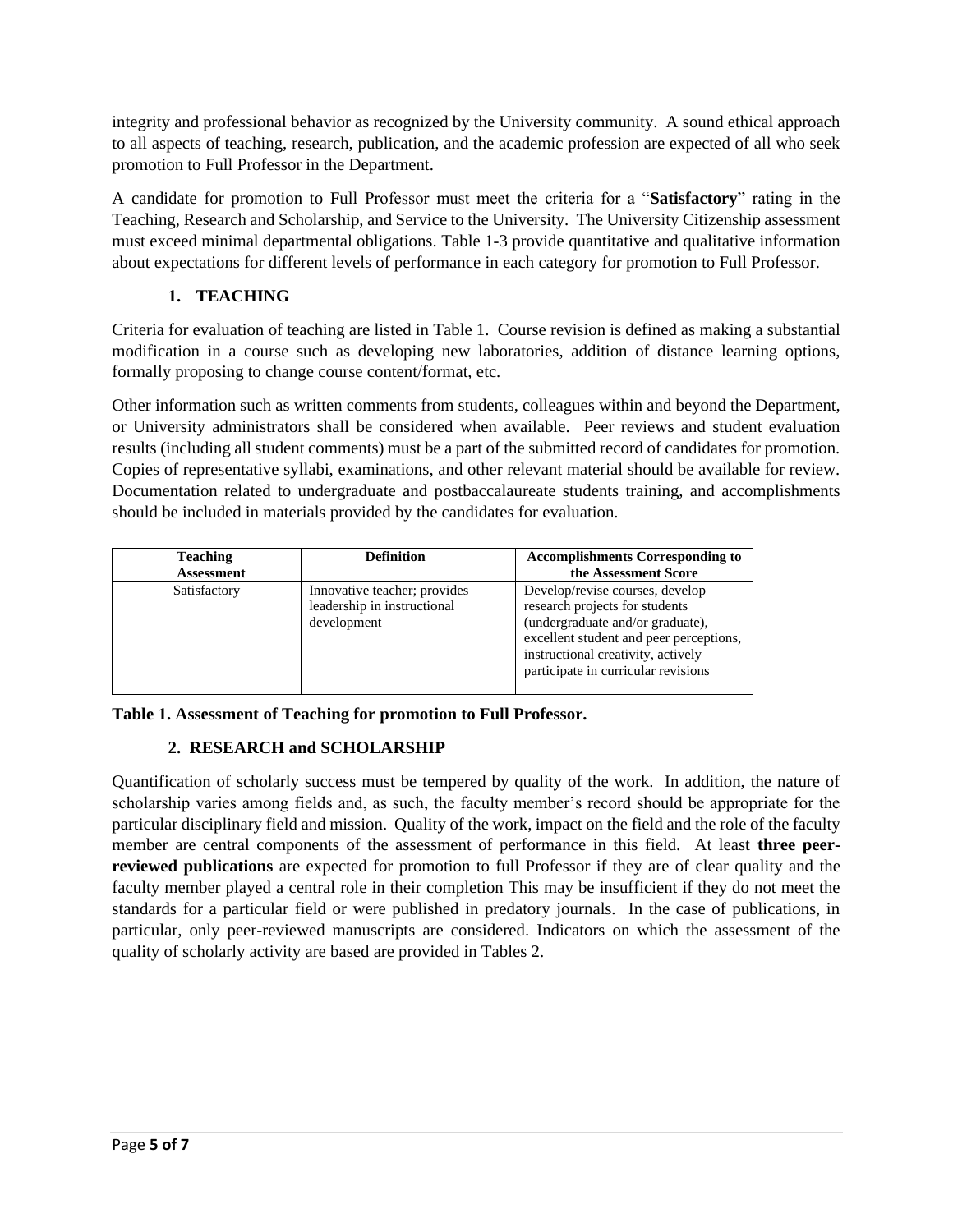| <b>Research and</b><br>Scholarship | <b>Definition</b>                                                                                     | <b>Accomplishments</b><br>Corresponding to the<br><b>Assessment Score</b>                                                                                                                                                                                                                                                                           |
|------------------------------------|-------------------------------------------------------------------------------------------------------|-----------------------------------------------------------------------------------------------------------------------------------------------------------------------------------------------------------------------------------------------------------------------------------------------------------------------------------------------------|
| Satisfactory                       | clear line of inquiry and established<br>research program, meaningful<br>integration, and application | Meets 4 of these 5 criteria, including #1:<br>1) publications commensurate with<br>expectations in the discipline<br>2) presentation of work at state/<br>national/international meetings<br>3) leading the program accreditation self-<br>study<br>4) receiving extramural/intramural funds<br>5) meaningful applied work on community<br>projects |

 **Table 2. Assessment of Research and Scholarship for promotion to Full Professor***.* 

## **3. SERVICE**

 outlined in Table 3. The merits of university service should be evaluated as to (1) whether or not the candidate chaired the committee and (2) the importance of the service to the mission of the unit served. Less tangible components of citizenship include active participation in departmental events such as faculty and graduate student recruitment, seminars, departmental meetings, student competition Judge, etc. A candidate's service contributions to Department, College, Campus and University shall be evaluated as

 Being a useful and active citizen of the Department and University is expected and of genuine value. Expectations in service for promotion to Full Professor are higher than for promotion to Associate Professor. In addition, other components of service are also considered (including public outreach and public and professional service) in promotion decisions and may differ in their importance among individuals with different appointments.

| <b>Service</b><br><b>Assessment</b> | <b>Examples of Accomplishments Corresponding to the Assessment Score</b>                                                                                                                                                                                                                                                                                                                                                                    |
|-------------------------------------|---------------------------------------------------------------------------------------------------------------------------------------------------------------------------------------------------------------------------------------------------------------------------------------------------------------------------------------------------------------------------------------------------------------------------------------------|
| Satisfactory                        | Significant role in Department, Campus<br>College and/ or University as evidenced by productive service on committees,<br>active participation in significant events, effectively chairing committees,<br>specific administrative assignments, meaningful public outreach. An average of<br>14 committee memberships and event participation are expected; however, the<br>extend of faculty participation will be meticulously considered. |

 **Table 3. Assessment of Service for promotion to Full Professor.**